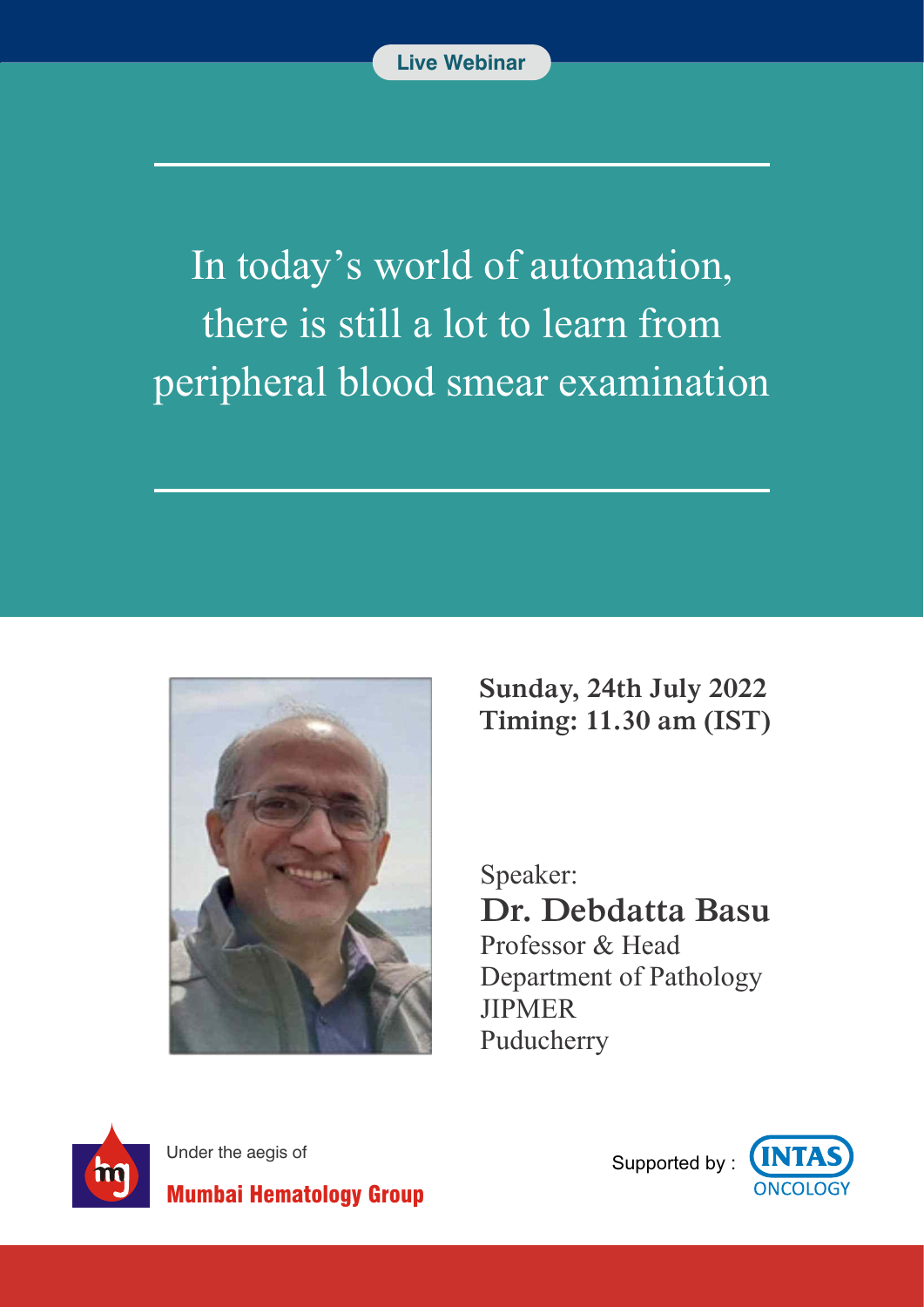In today's world of automation, there is still a lot to learn from peripheral blood smear examination **Sunday, 24th July 2022**

# **Speaker**



**Dr. Debdatta Basu**

- Professor (Senior Scale) & Head, Department of Pathology, JIPMER, Puducherry
- Core faculty Member, Department of Medical Education, JIPMER, Puducherry
- Former Head, Department of Transfusion Medicine, JIPMER, Puducherry
- He joined JIPMER, Puducherry as Assistant Professor in 1995.
- Earlier, he was senior research associate (Pool Officer under CSIR) at GB Pant Hospital, New Delhi.
- He graduated and post-graduated from Maulana Azad Medical College, New Delhi in 1985 & 1990 respectively.
- He was awarded the M R Parthsarathi and A V Ramprasad Oration at the 41st Annual Conference of Karnataka Chapter of Indian Association of Pathologists and Microbiologists (KCIAPM) held at Bangalore in 2014
- He was also awarded BD Barooah Oration at the North-East Annual Pathology Conference under the aegis of Indian Association of Pathologists and Microbiologists held at Shillong in September 2013
- $\bullet$  He has over 200 peer reviewed publications in reputed national and international journals to his name
- His interests are in the field of Hematopathology of bone marrow, lymphoma and leukaemia
- $\bullet$  He is also keenly interested in medical education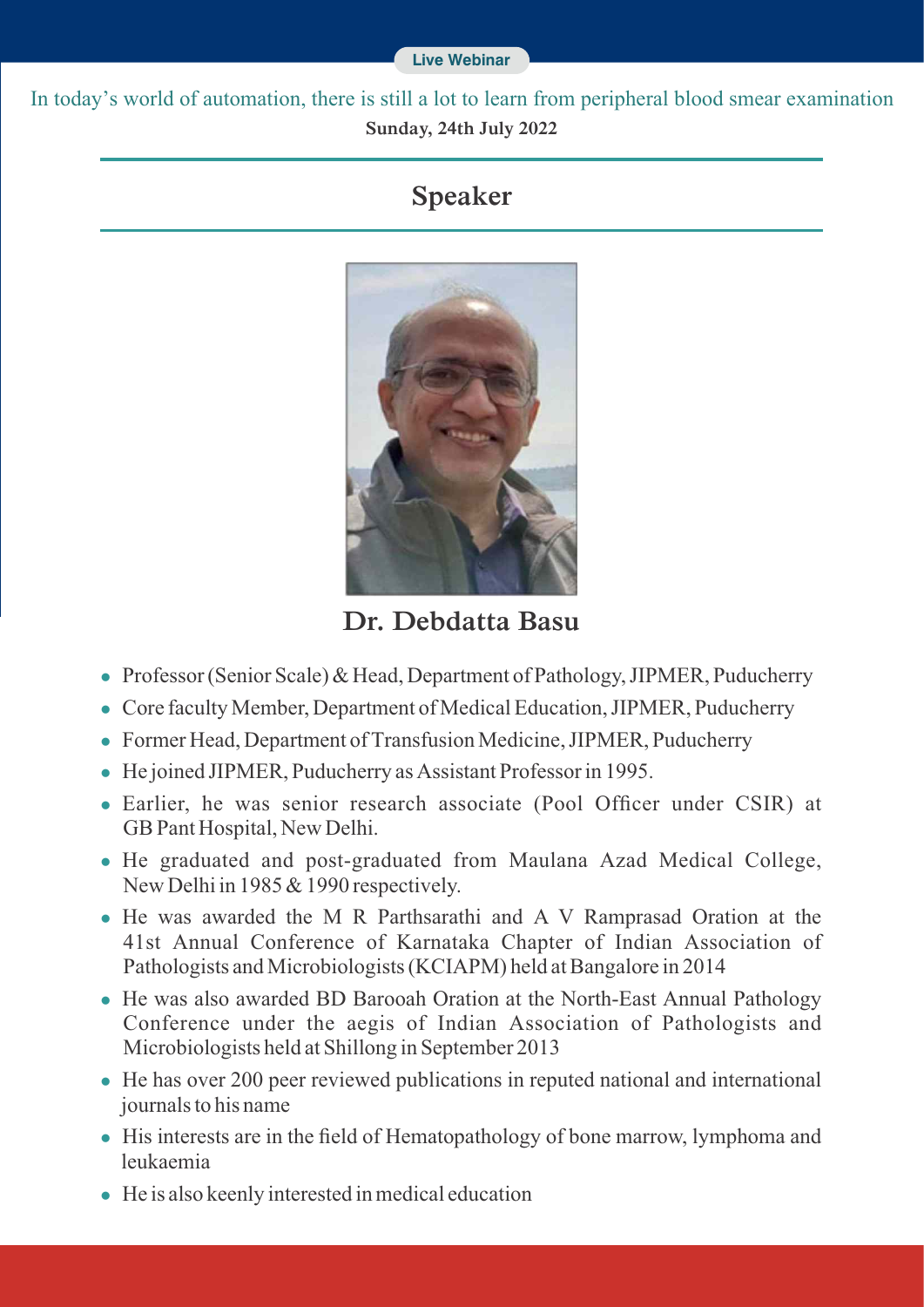In today's world of automation, there is still a lot to learn from peripheral blood smear examination **Sunday, 24th July 2022**

# **Chief guest**



**Dr. Kirit G. Naik** M.D.(Path), FRCPath Consultant Pathologist Abha Clinical Laboratory Surat

- Dr. Kirit G Naik is MD (Path & Bact.), MRC Path(London) from Royal College Of Pathologists(London), FRC Path(London) From Royal College Of Pathologists(London)
- $\bullet$  He has worked as Asst. Professor, Govt. Medical College, Surat (1970).
- Subsequently he was Associate Professor in Surgical Pathology at University Teaching Hospital (U.T.H.), Lusaka, Zambia, Africa (1971-80).
- $\bullet$  He was Head, Dept of Pathology & Microbiology at U.T.H., Zambia (1978-80).
- $\bullet$  He has published 25 peer reviewed papers in reputed national and international Journals (all during the tenure in Zambia).
- $\bullet$  In 1980, at Surat, as a consultant pathologist and microbiologist, he established Abha Clinical Laboratory as a Consultant Pathologist and Microbiologist. It is now known as Neuberg Abha, one of the biggest chain of labs in India.
- He presented a slide seminar during a conference of IAPM Gujarat Chapter at Jamnagar.
- He also presented 'Dr. Uttamram Vyas Oration' at Ahmedabad.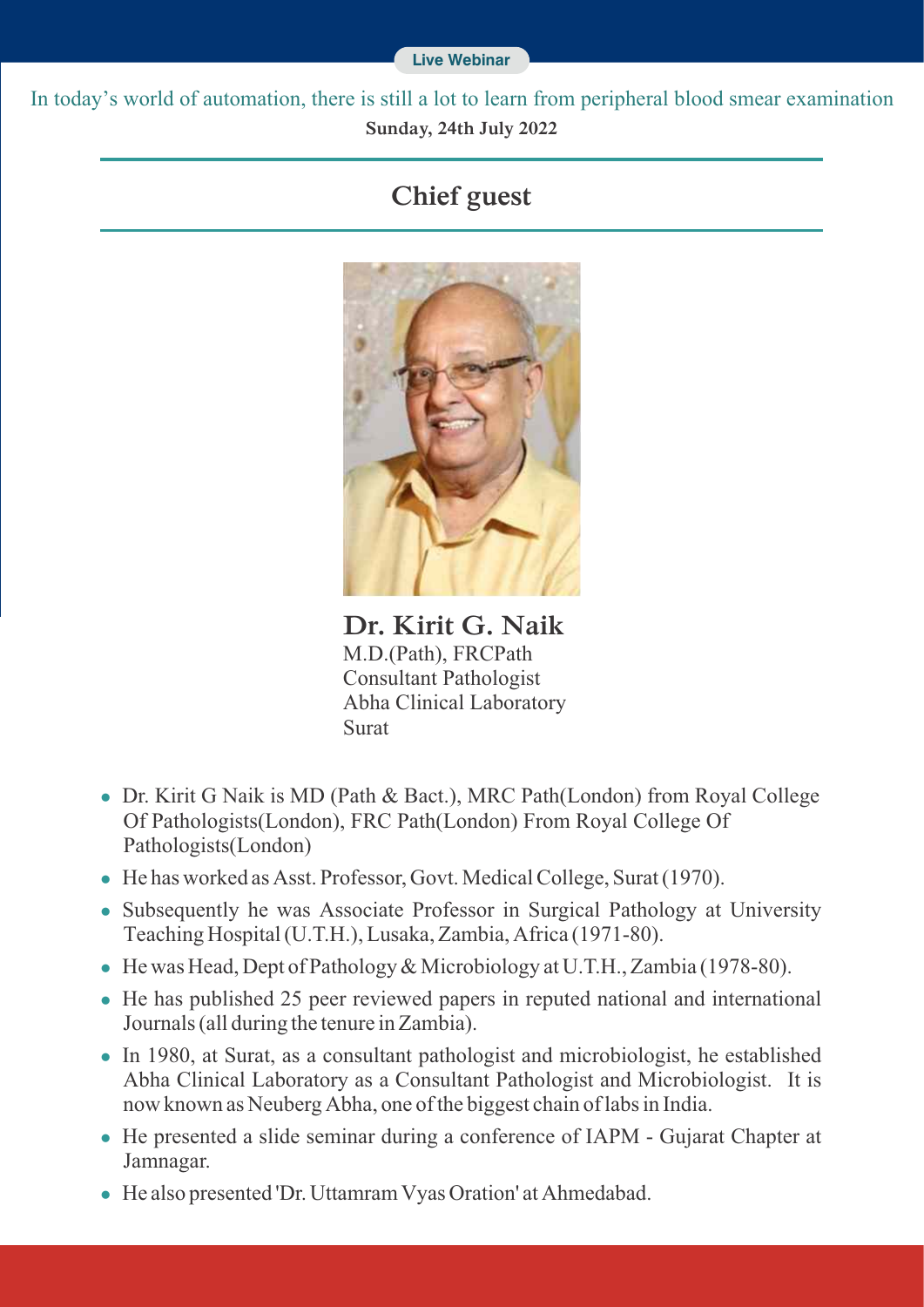In today's world of automation, there is still a lot to learn from peripheral blood smear examination **Sunday, 24th July 2022**

# **Scientific Agenda**

## **Welcome note and introduction of guest speaker**

Dr. Subhaprakash Sanyal, Mumbai

### **Guest lecture**

| Subject: | In today's world of automation, there is still a lot to learn |
|----------|---------------------------------------------------------------|
|          | from peripheral blood smear examination                       |
| Speaker: | Dr. Debdatta Basu, JIPMER, Puducherry                         |

### **Interactive session with Indian discussants**

**Moderator:** Dr. Subhaprakash Sanyal, Mumbai

### **Discussants:**

| Dr. Akshaya Mandloi, Kolkata          | Dr. Rutvi G. Dave, Vellore             |
|---------------------------------------|----------------------------------------|
| Dr. Amrita Saraf, New Delhi           | Dr. (Lt Col) Rama Hariharan, New Delhi |
| Dr. Anjali Kelkar, Pune               | Dr. Roshini Shekhar, Bengaluru         |
| Dr. Bijita Dutta, Kolkata             | Dr. Sandeep Sheth, Ahmedabad           |
| Dr. Jasmita Dass, New Delhi           | Dr. Seema Tyagi, New Delhi             |
| Dr. Jyoti Bajaj Sawhney, Ahmedabad    | Dr. Sindhura Lakshmi K L, Manipal      |
| Dr. Jyoti Kotwal, New Delhi           | Dr. Shashi Bansal, Jaipur              |
| Dr. K Gayatri, Hyderabad              | Dr. Swati Pai, Bengaluru               |
| Dr. Naveen Kakkar, Solan (HP)         | Dr. Tara Roshni Paul, Hyderabad        |
| Dr. Nisarg Thakkar, Rajkot            | Brig. (Dr.) Tathagata Chatterjee, Pune |
| Dr. Nita Munshi, Pune                 | Dr. Tejinder Singh, New Delhi          |
| Dr. Parimal S Sarda, Ahmedabad        | Dr. Tulasi Geevar, Vellore             |
| Dr. Prashant Sharma, Chandigarh       | Dr. Tushar Sehgal, New Delhi           |
| Dr. R Manchanda, Pune                 | Dr. Udayan Kachchhi, Vadodara          |
| Dr. Rajat Jain, Pune                  | Dr. Vishrut K S, Bengaluru             |
| Dr. Rajini Priya Yedla, Visakhapatnam |                                        |

**Vote of thanks:** Dr. Subhaprakash Sanyal, Mumbai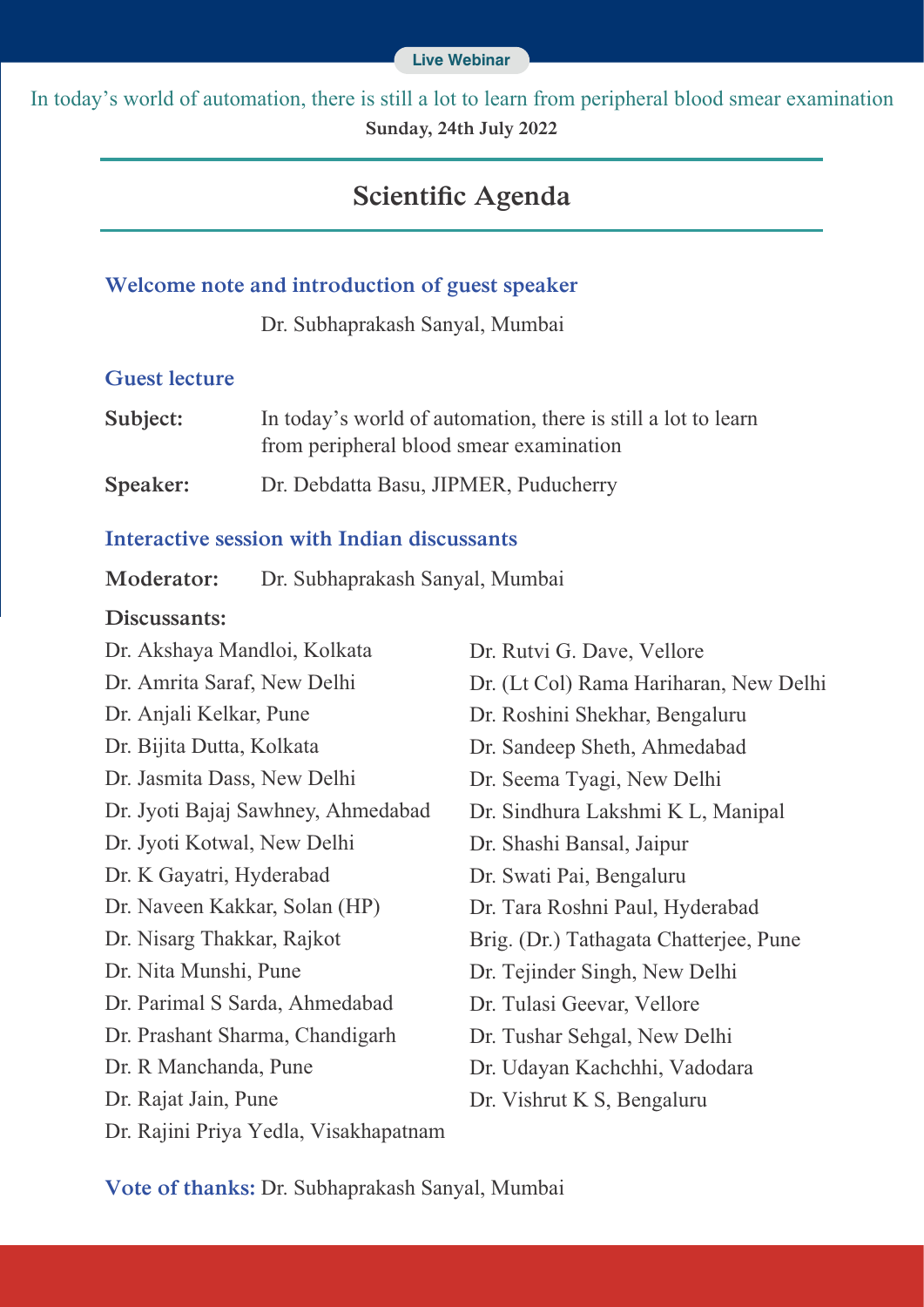In today's world of automation, there is still a lot to learn from peripheral blood smear examination **Sunday, 24th July 2022**

## **Discussants**



**Dr. Akshaya Mandloi** Fellow (Hematopathology) Tata Medical Center Kolkata



Senior Consultant Department of Hematology Sir Ganga Ram Hospital New Delhi

**Dr. Amrita Saraf**



**Dr. Anjali Kelkar** DNB (Pathology), FAIMER Fellowship in Medical Education PSG-FRI Laboratory Director Ruby Hall Clinic Pune





**Dr. Bijita Dutta** Hematologist Assistant Professor Department of Pathology ESIPGIMSR, Manicktala Kolkata

### **Dr. Jasmita Dass**

Associate Professor in Hematopathology Dept of Haematology All Indian Institute of Medical Sciences New Delhi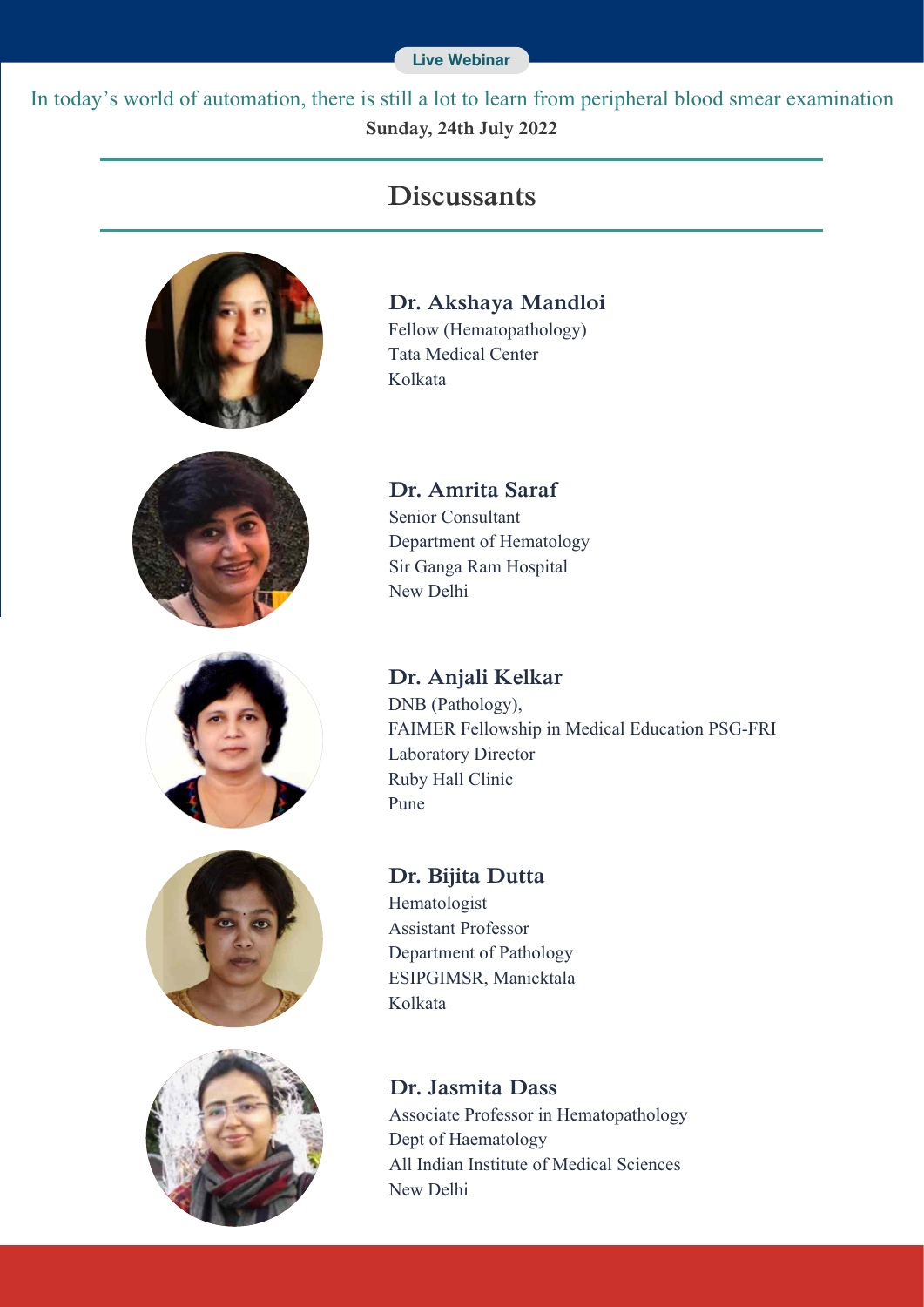In today's world of automation, there is still a lot to learn from peripheral blood smear examination **Sunday, 24th July 2022**

## **Discussants**



**Dr. Jyoti Sawhney** Hematopathologist A/Professor in OncoPathology **GCRI** Ahmedabad



**Dr. Jyoti Kotwal**  Chairperson & Professor Department of Hematology Sir Ganga Ram Hospital & GRIPMER New Delhi



**Dr. K Gayathri** Hematopathologist Lifeline Tapadia Diagnostic Center Hyderabad





**Dr. Naveen Kakkar** Professor Dept. of Pathology Maharishi Markandeshwar Medical College & Hospital Kumarhatti, Solan Himachal Pradesh

**Dr. Nisarg Thakkar,** MD, DrNB Consultant Haematologist Wockhardt Hospitals Rajkot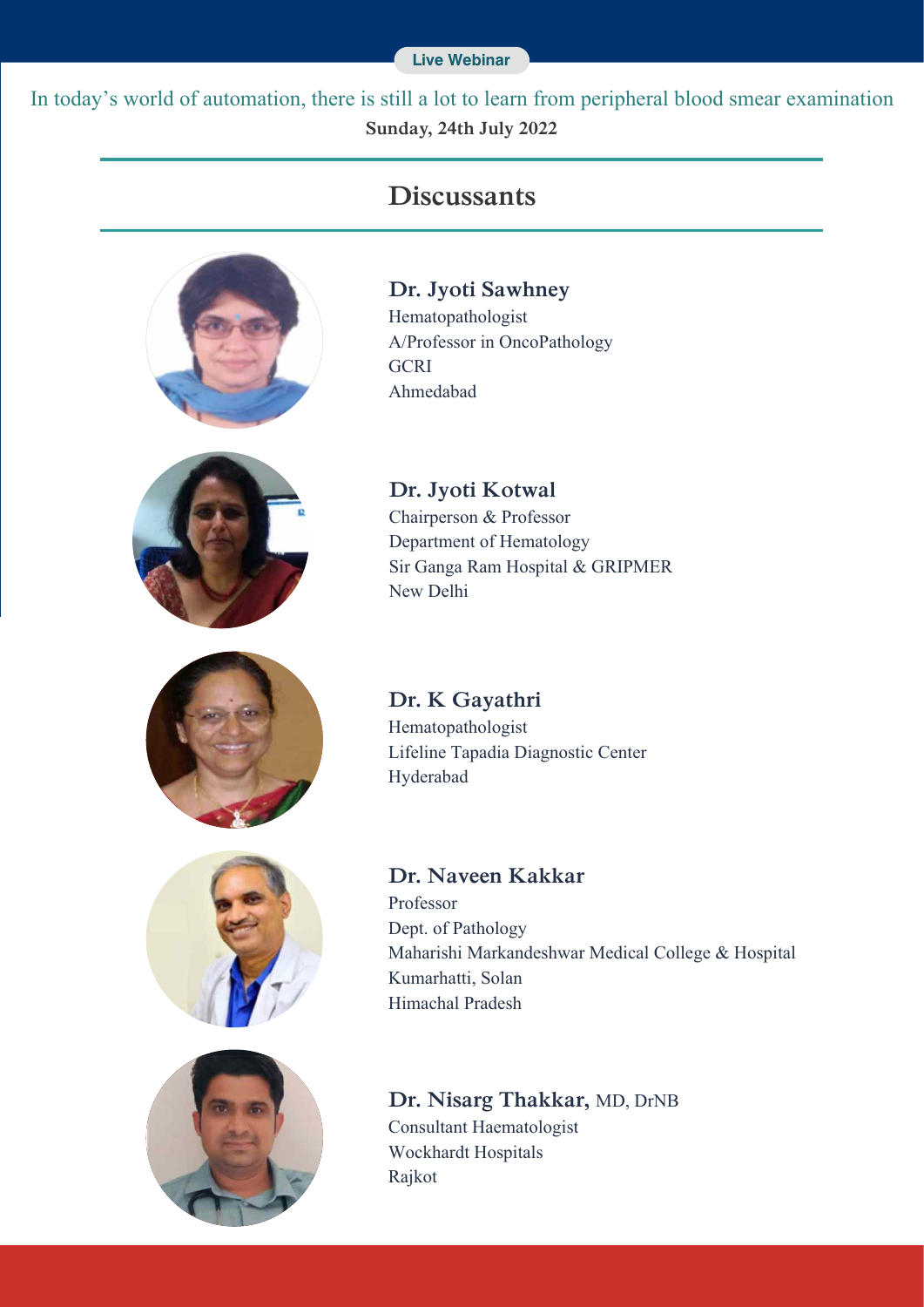In today's world of automation, there is still a lot to learn from peripheral blood smear examination **Sunday, 24th July 2022**

## **Discussants**



**Dr. Nita Munshi** Ex - Director Laboratory Consultant and Advisor Laboratory and Quality Assurance Ruby Hall Hospitals Pune







**Dr. Parimal Sarda** MD (Path), PDFHP (CMC Vellore) Consultant Hematopathologist Vedanta Hemato Oncology clinic (HOC) Ahmedabad

**Dr. Prashant Sharma,** MD DNB DipRC(Path) DM Professor Dept of Hematology Postgraduate Institute of Medical Education and Research (PGIMER) Chandigarh

**Dr. R Manchanda** Professor Director of Pathology K.E.M. Hospital Pune

**Dr. Rajat Jain** DNB Hematology Dept of Hematology Sahyadri Superspeciality Hospital Pune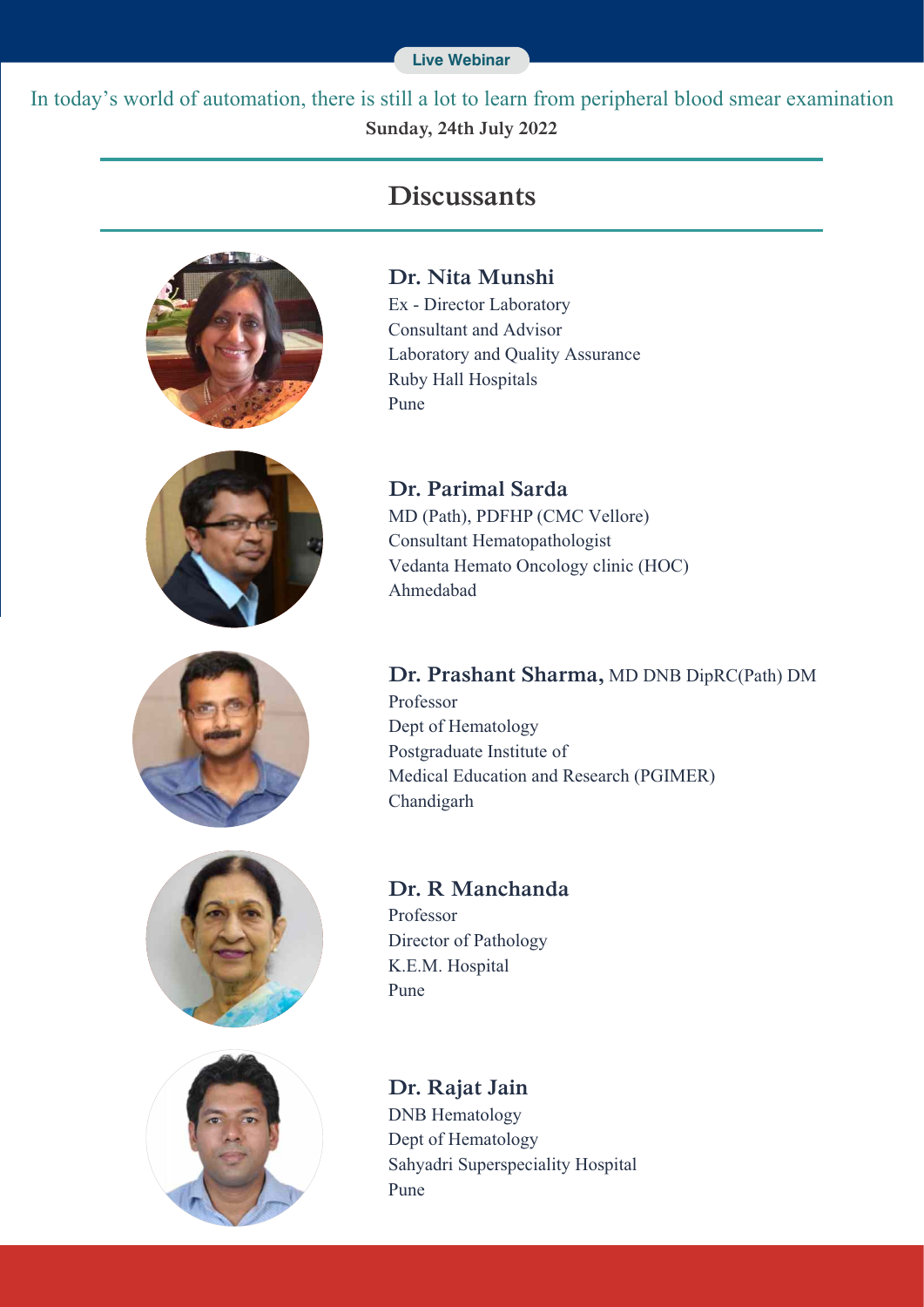In today's world of automation, there is still a lot to learn from peripheral blood smear examination **Sunday, 24th July 2022**

## **Discussants**



# **Dr Rajini Priya Yedla**

MD, DM (Medical Oncology) Consultant Medical and Pediatric Oncologist Mahatma Gandhi Cancer Hospital and Research Institute Visakhapatnam



**Dr. Rutvi G. Dave**  MD (Path), Post-Doc Fellow (Lab Hemat) Assistant Professor Department of Transfusion Medicine & Immunohematology Christian Medical College Vellore



**Dr. (Lt. Col.) Rama Hariharan** MD (Pathology) Sr. Resident (DM Hematopathology) All India Institute of Medical Sciences New Delhi





## **Dr. Roshini Shekhar,** MD

Consultant Hematopathologist Department of Laboratory Medicine Manipal Hospital Bengaluru

### **Dr. Sandeep Sheth,** MD Consultant Surgical and Hematopathologist Zydus Hospital Ahmedabad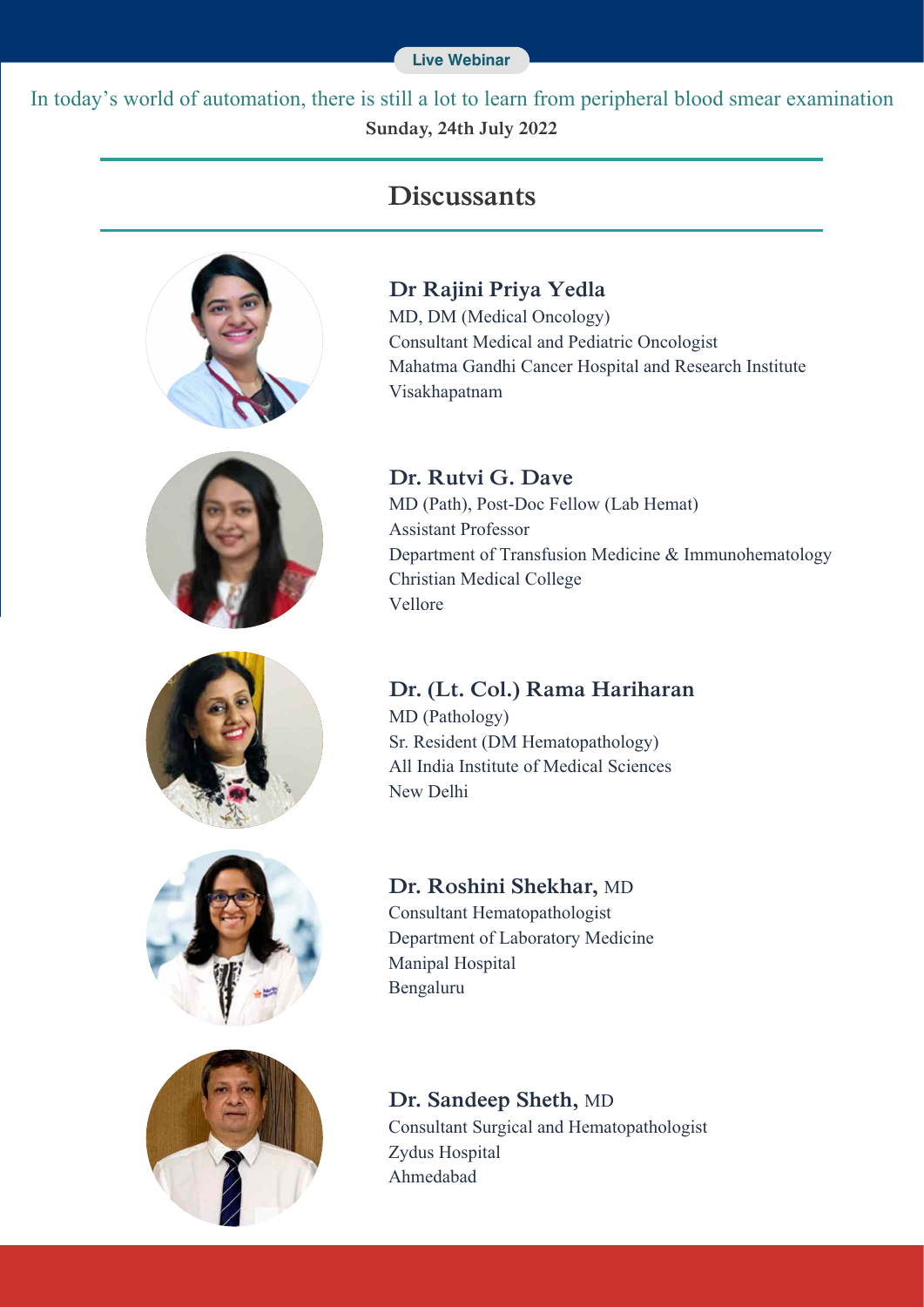In today's world of automation, there is still a lot to learn from peripheral blood smear examination **Sunday, 24th July 2022**

# **Discussants**





**Dr. Seema Tyagi**

Professor (Hematopathology) Dept of Hematology All India Institute of Medical Sciences (AIIMS) New Delhi

## **Dr. Sindhura Lakshmi K L**

Associate Professor Dept of Pathology Staff Pathologist, Hematology Kasturba Medical College & Hospital Manipal Academy of Higher Education Manipal



**Brig. (Dr.) Tathagata Chatterjee** MD, DM, MNAMS, FUICC Senior Consultant Hematology & Professor Pathology ESIC Medical College and Hospital Faridabad





**Dr. Tejinder Singh** Senior consultant DRG Unipath Labs New Delhi

## **Dr. Tulasi Geevar,** MD Associate Professor Department of Transfusion Medicine Christian Medical College Vellore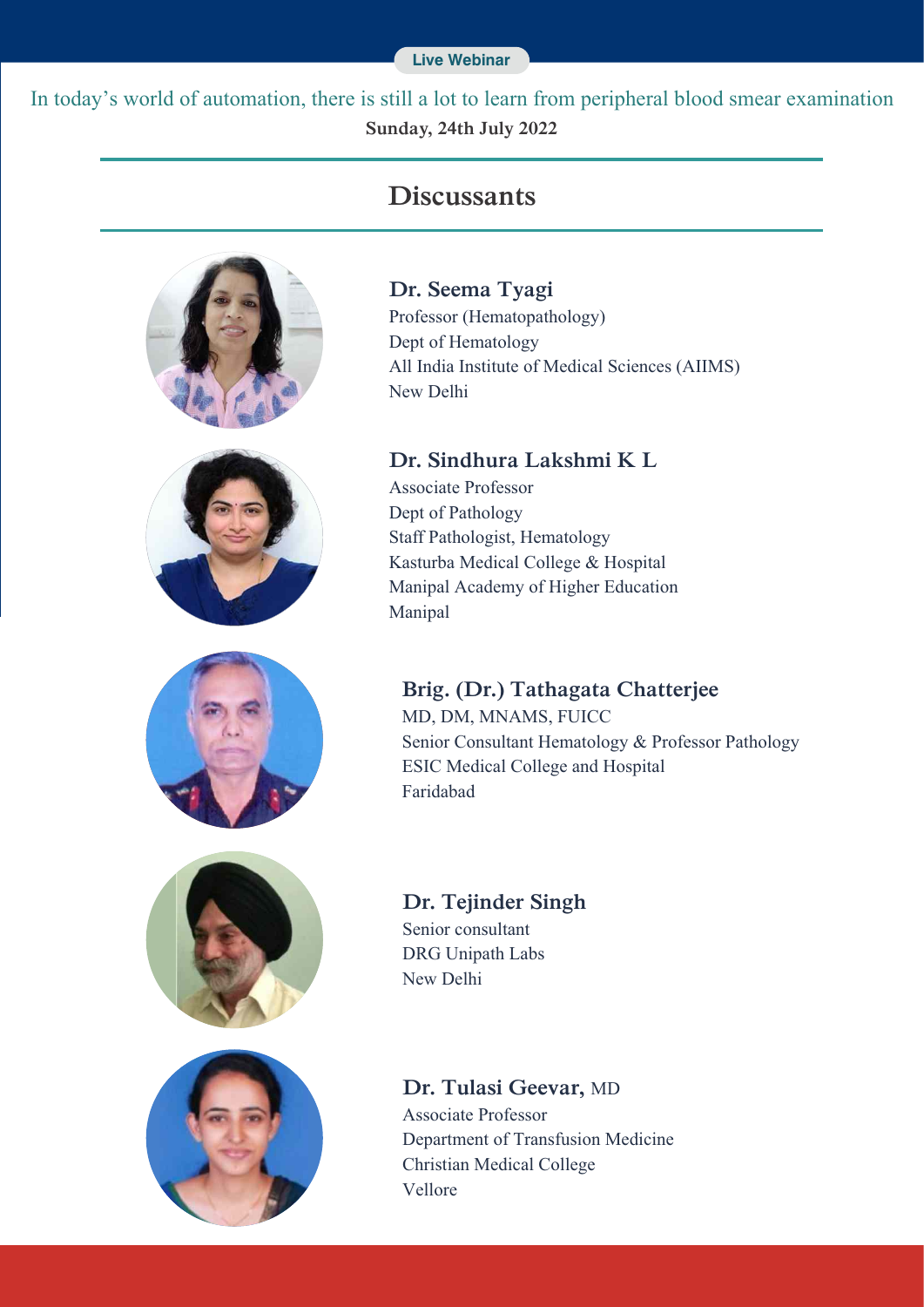In today's world of automation, there is still a lot to learn from peripheral blood smear examination **Sunday, 24th July 2022**

## **Discussants**



**Dr. Shashi Bansal**  Senior Consultant Hematopathology Bhagwan Mahaveer Cancer Hospital & Research Center Jaipur



**Dr. Swati Pai,** MD DNB Consultant Hematopathologist Department of Laboratory Medicine Manipal Hospital Bengaluru



**Dr. Tara Roshni Paul** Professor & Head Department of Pathology Nizam's Institute of Medical Sciences Hyderabad





**Dr. Tushar Sehgal** MD, DM (Hematopathology) Fellowship in Hematology, RCP London Assistant Professor of Lab Medicine (Hematology) All India Institute of Medical Sciences (AIIMS) New Delhi

## **Dr. Udayan Kachchhi**

Pathologist Dr Udayan's Laboratory Vadodara Gujarat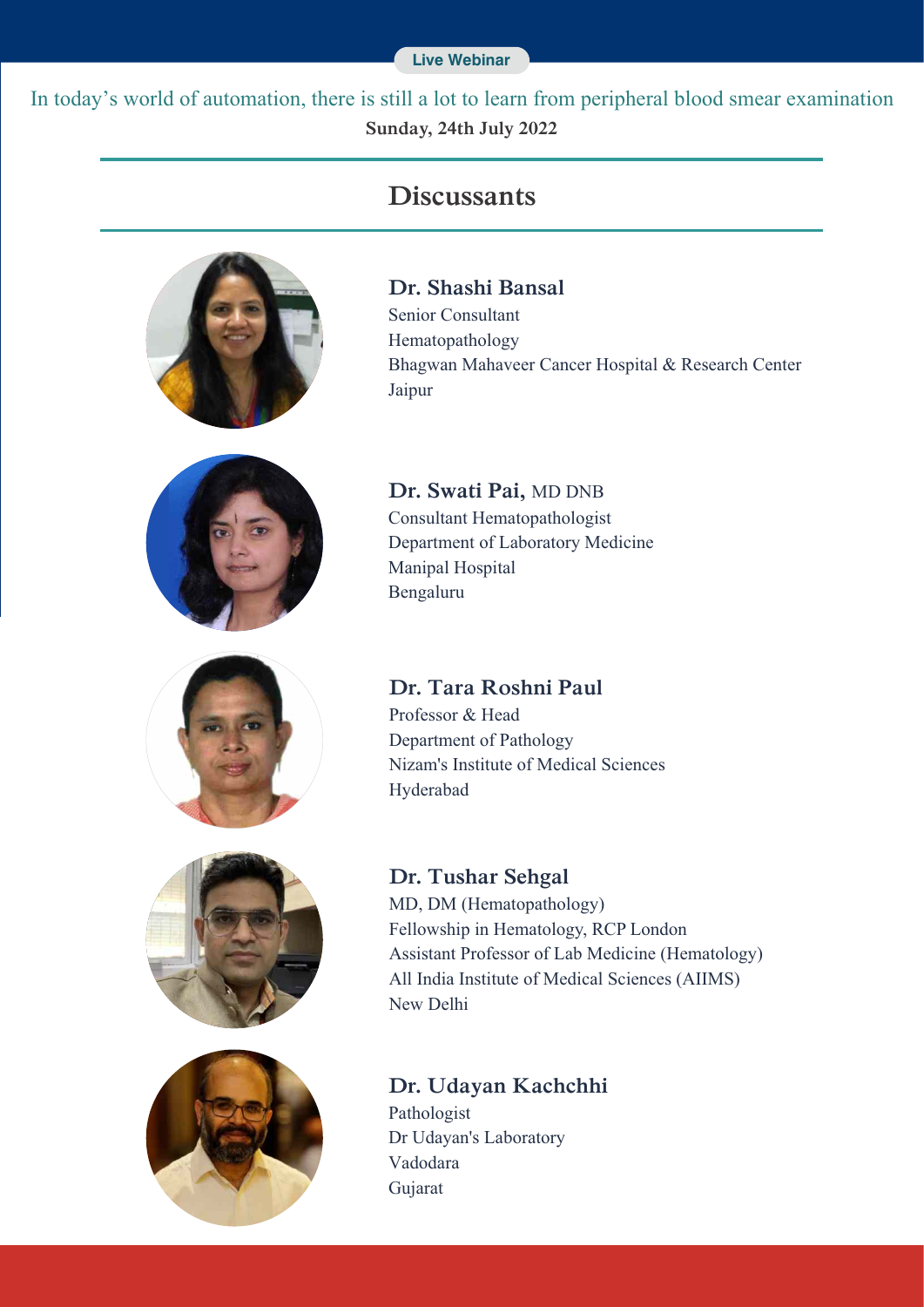In today's world of automation, there is still a lot to learn from peripheral blood smear examination **Sunday, 24th July 2022**

# **Discussants**



**Dr. Vishrut K S,** MD DNB DM Consultant hematopathologist

Department of Laboratory Medicine Manipal Hospital Bengaluru